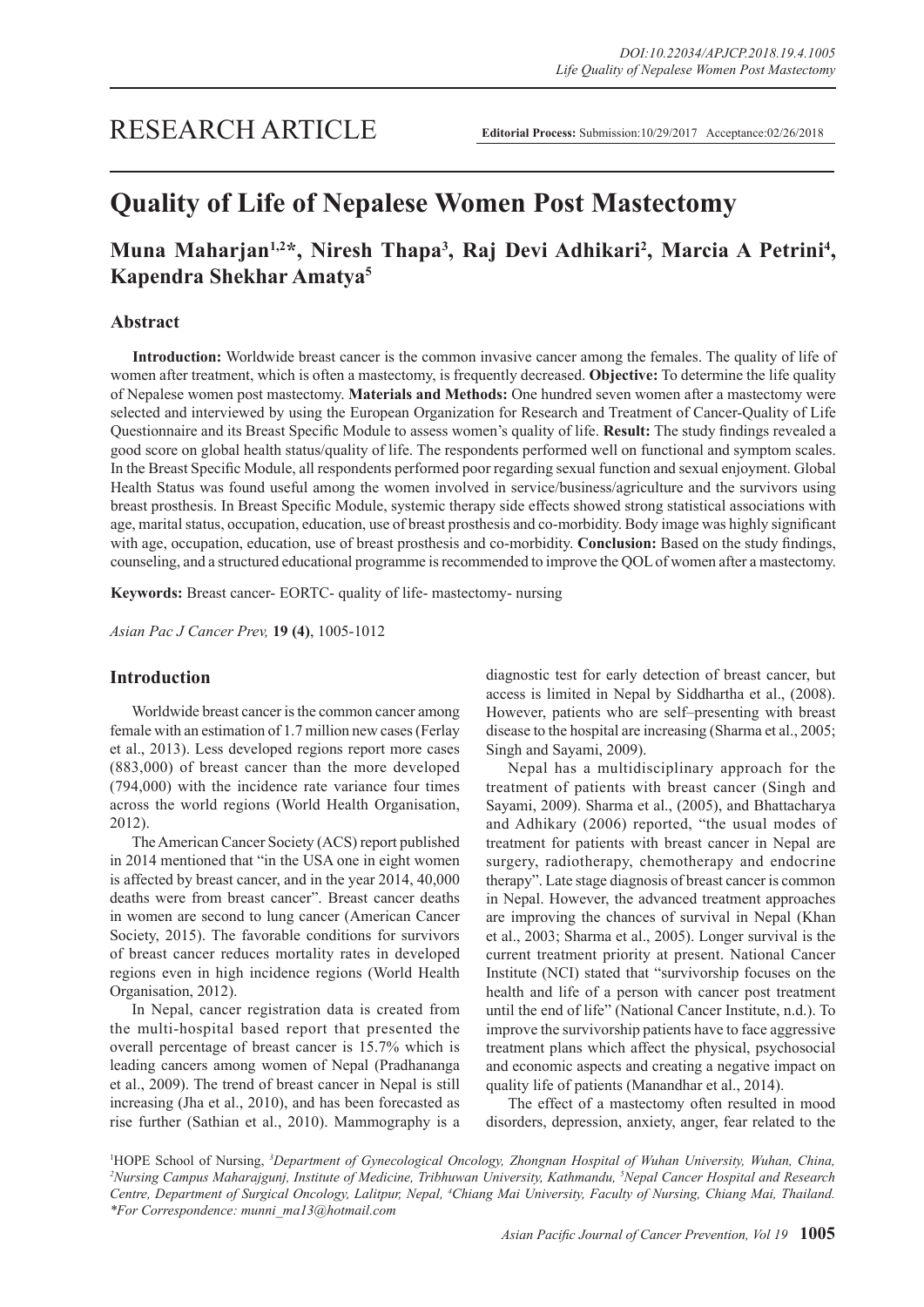#### *Muna Maharjan et al*

body image which significantly reduces the quality of life (QOL) (Kissane et al., 1998; Shimozuma et al., 1999). Results from different studies reported that the women who had a mastectomy had a significantly lower QOL in comparison with the women with breast conserving surgery (Engel et al., 2004; Morasso et al., 2001; Shimozuma et al., 1999).

QOL is a multi-dimensional concept. Comparison of the QOL of survivors of a mastectomy with the general population indicates the QOL of survivors long-term and a follow-up study on QOL in different periods of time might not impact every domain. Some domains show better scores and others show worse scores (Bulotiene et al., 2007; Chang et al., 2007; Peukmann et al., 2007; Saleha et al., 2012). It is the time for Nepal to initiate studies on QOL so that healthcare providers may understand the survivor's problems in an efficient way. There is no data available on the QOL post mastectomy in Nepal. The QOL post mastectomy in women was the focus of this study with the aim of investigating the global health status, functional status and symptoms aspects, demographic characteristics and associated factors in women after mastectomy. To achieve the aim this study was guided by the following research questions:

- What are the demographic and medical characteristics of the women after mastectomy?

- What is the QOL after mastectomy?

- Are there any associations between the respondent's characteristics and the quality of life domains?

#### *Conceptual Framework*

The stress-appraisal model was used to identify factors that may account for variance in the quality of life of women after mastectomy. This model was adapted from the theoretical work of Lazarus and Folkman (1984) for women after mastectomy. Lazarus and Folkman (1984) defined stress as "a particular relationship between the person and the environment that is appraised by the person as taxing or exceeding his or her resources and endangering his or her well being". Folkman and Lazarus (1984) defined coping in terms of the "cognitive and behavioral efforts someone makes to manage (master, reduce or tolerate) a troubled person-environment relationship". According to the theoretical model shown in Figure 1, there were personal factors, and illness-related factors in antecedent variables and in mediating variables there was appraisal of illness, uncertainty, and hopelessness that may directly or indirectly affect women's quality of life.

## **Materials and Methods**

## *Study design and area*

A descriptive cross-sectional study was used to assess the QOL and to determine the socio-demographic and medical characteristics associated with the QOL in women post mastectomy. This study was conducted at Kathmandu valley and Bhaktapur Cancer Hospital (BCH), Bhaktapur, Nepal. It is one of the cancer care referral centers in Nepal. The study population included women after mastectomy attending outpatient departments of BCH. As the study population was women six months post mastectomy data collection in the hospital setting was difficult. So, the additional data was collected door to door by the researcher among the women after mastectomy, who attended the clinic for follow-up in the same center and residing in Kathmandu valley.

#### *Study Population and Eligibility*

The study population was the number of women visiting the outpatient department of BCH six months after mastectomy, which were 146 in average of one month. The sample size of 107 was calculated on the basis of an estimate of 50% prevalence of outcome good global QOL (Manandhar et al., 2014) and a precision of 5% for a 95% confidence interval. Inclusion criteria included women aged 20 years and above after six months of mastectomy and who were willing and gave voluntary consent to participate. Those who had a history of psychiatric disorder or suffering from neurological disorder were excluded from the study.

#### *Sampling Procedure*

Purposive sampling technique was adopted. Respondents included sixty-seven women after a mastectomy attending the outpatient departments of BCH and forty respondents residing in Kathmandu valley.

#### *Data Collection and Ethical Approval*

Data collection was started after getting ethical clearance and an approval letter from the Institutional Review Board, Institute of Medicine and Nursing Campus Maharajgunj and the administrative board of BCH. Data was collected from February 2016 to March 2016. The study objectives were explained to the respondents and then written informed consent was obtained before data collection.

#### *Research Instruments*

The research instrument was divided into four parts. The first section included ten questions which was interviewed by the researcher and filled in the form at the same time to collect information about socio-demographic characteristics such as age, marital status, occupation, education, family history of cancer and use of breast prosthesis. The second section consisted six questions about medical characteristics: the stage of breast cancer, type of treatment, and co-morbidity. This section was completed with the medical record form. No questions from this section were asked to the respondents. The third section consisted of European Organization for Research and Treatment of Cancer Core Questionnaire + breast module (EORTC QLQC30/+ BR23) version 3.0 (Sprangers et al., 1996). Permission was obtained from EORTC QLQ group before using this tool and translated it into Nepali language. As stated in EORTC QLQ C-30 consists "30 items including five functional scales items (physical, role, cognitive, emotional and social); three symptom scales items (fatigue, pain, nausea and vomiting); a global health status/QOL scale; and six single items scale (dyspnea, insomnia, appetite loss, constipation, diarrhea and financial difficulties). The breast cancer module (BR23) includes 23-items: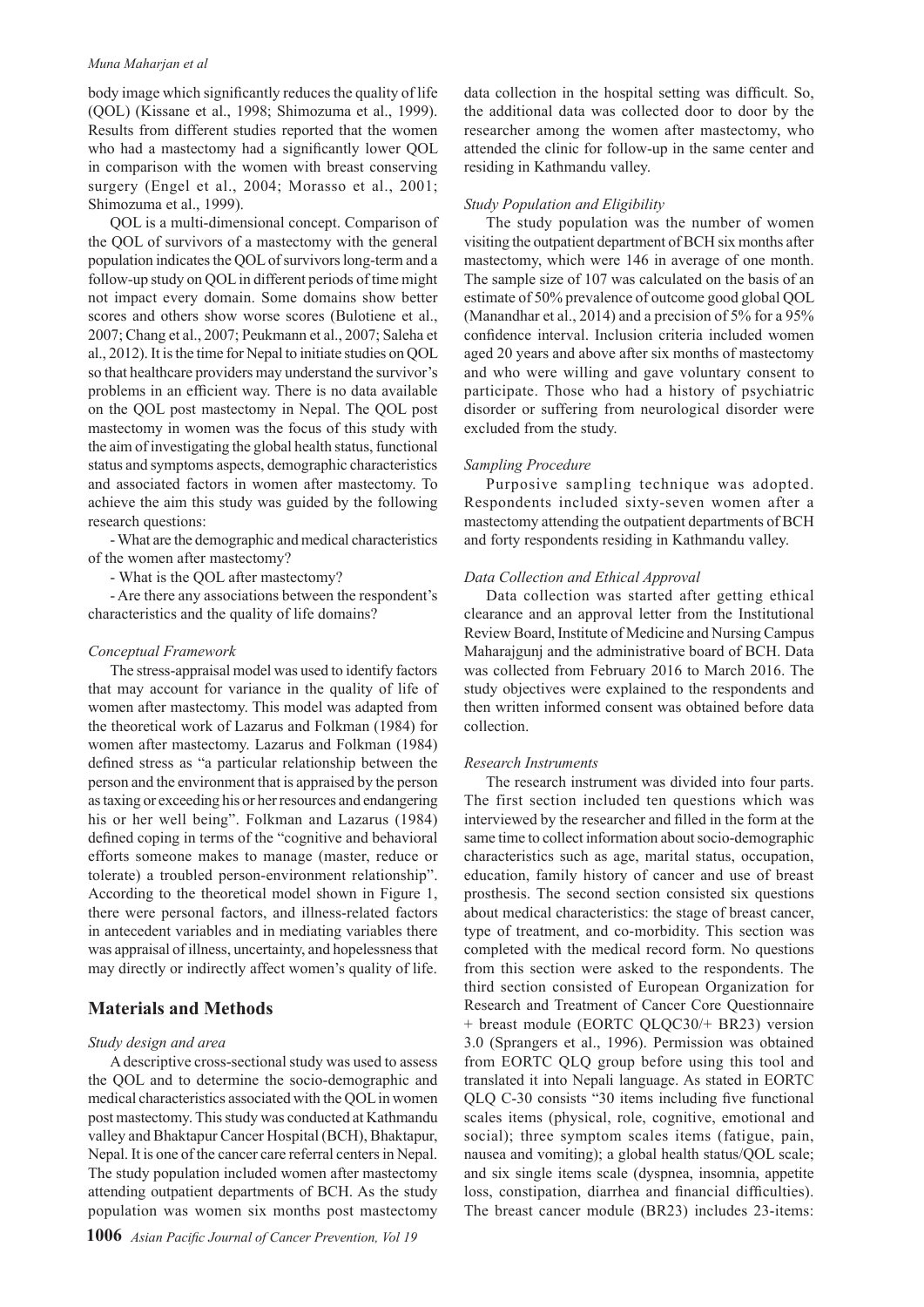two multi-item functional scales items (body image and sexual functioning), three symptom scales items (systemic side effects, breast symptoms, and arm symptoms), and three single item scales on sexual enjoyment, future perspectives, and upset by hair loss" (Fayers et al., 2001).

The scoring manual suggested by EORTC group is "items were scored on 4-point Likert scales ranging from 1 (not at all), 2 (a little), 3 (quite a bit) and 4 (very much). Except for the global health subscale, which was scored on a modified 7-point linear analog scale. After gathering the information from respondents, the raw score was calculated and then transferred to 0-100 scales according to the guideline of EORTC scoring manual. The higher score reflects, the better QOL or high level of functioning. However, in contrast, the symptom scales were inverse with the higher scores indicative of a high level of symptoms or a poor QOL". The score of 33 and less for the GQOL and functional scale, with score of 66 or more on symptom scale (Sprangers et al., 1996) reflects a problematic group (Alawadi and Ohaeri, 2009).

## *Validity and Reliability of the Instrument*

The EORTC QLQ was translated into the Nepali language and validated in a study by Manandhar et al., (2014). The internal consistency of the questionnaire was based on the recommended Cronbach's alpha value of >0.7. Cronbach's alpha value for the items of the QLQ - C30 was 0.993, and for the elements of the BR -23, it was 0.748.

## *Data Analysis Procedure*

Data were analyzed by SPSS version 16.0. Descriptive statistics was used to present socio-demographic, medical characteristics and the other main variables of the study. The multi-item scales of EORTC QLQ C30 and all subscales of BR23 were analyzed for the relationship. Mann-Whitney U test was applied to determine the associations between independent and dependent variables. There was significant association if  $P < 0.05$ .

## **Results**

## *Socio-demographic and medical characteristics*

The mean age of the respondents was 47.88+ 9.76. The majority (86.9%) was married, and 84.1% of them were living in a nuclear family. Regarding occupation of the respondents, 59.8% of them were homemakers. Among them 40.2% were illiterate, 7.5% had a family history of cancer, and only 31.8% were using breast prosthesis (Table 1). The majority of the respondents had stage IIa breast cancer (50.5%), and 30.8% were in stage IIb. All the respondents had undergone surgery and chemotherapy. Co-morbidity was present in 16.8%, among them, 50% of them had hypertension, and 38.8% of them had diabetes.

## *QOL Scores*

The respondent's mean score of Global QOL (GQOL) was 79.43±11.86. The mean score of functional scale (C-30) ranges from  $90.21 \pm 6.09$  to  $100 \pm 0$ , with the highest level of social function. Among the majority of respondents, (98 out of 107) showed the problem in sexual

|  |                     | Table 1. Socio- Demographic Characteristic of the |  |
|--|---------------------|---------------------------------------------------|--|
|  | Respondents $n=107$ |                                                   |  |

| Socio-demographic Characteristics              | Number         | Percentage |
|------------------------------------------------|----------------|------------|
| Age                                            |                |            |
| $<$ 48                                         | 59             | 55.1       |
| >49                                            | 48             | 44.9       |
| $Mean \pm SD$                                  | 47.88±9.76     |            |
| Marital status                                 |                |            |
| Married                                        | 93             | 86.9       |
| Widow                                          | 10             | 9.3        |
| Single                                         | $\overline{4}$ | 3.7        |
| Family type                                    |                |            |
| Nuclear                                        | 90             | 84.1       |
| Joint                                          | 17             | 15.9       |
| Occupation                                     |                |            |
| Homemaker                                      | 64             | 59.8       |
| Service                                        | 26             | 24.3       |
| <b>Business</b>                                | 14             | 13.1       |
| Agriculture                                    | 3              | 2.8        |
| Education                                      |                |            |
| Illiterate                                     | 43             | 40.2       |
| Literate                                       | 64             | 59.8       |
| Education level $(n=64)$                       |                |            |
| Primary level                                  | 7              | 10.9       |
| Secondary level                                | 22             | 34.4       |
| Higher secondary level                         | 20             | 31.2       |
| Graduate (Bachelor level and above)            | 15             | 23.4       |
| Family history of cancer                       |                |            |
| Cancer present                                 | 8              | 7.5        |
| Cancer absent                                  | 99             | 92.5       |
| Use of breast prosthesis                       |                |            |
| Using breast prosthesis                        | 34             | 31.8       |
| Not using breast prosthesis                    | 73             | 68.2       |
| Types of prosthesis using $(n=34)$             |                |            |
| Sponge                                         | 24             | 70.6       |
| Cloth                                          | 7              | 20.6       |
| Silicon                                        | 3              | 8.8        |
| Stage of cancer                                |                |            |
| Stage IIa                                      | 54             | 50.5       |
| Stage IIb                                      | 33             | 30.8       |
| Stage IIIa                                     | 13             | 12.1       |
| Stage IIIb                                     | 1              | 0.9        |
| Stage IIIc                                     | 6              | 5.6        |
| Type of treatment received (multiple response) |                |            |
| Surgery                                        | 107            | 100        |
| Chemotherapy                                   | 107            | 100        |
| Radiotherapy                                   | 83             | 77.6       |
| Hormonal therapy                               | 83             | 77.6       |
| Presence of comorbidity (n=18)                 |                |            |
| Hypertension                                   | 9              | 50         |
| <b>Diabetes</b>                                | 7              | 38.8       |
| Diabetes and hypertension                      | 2              | 11.1       |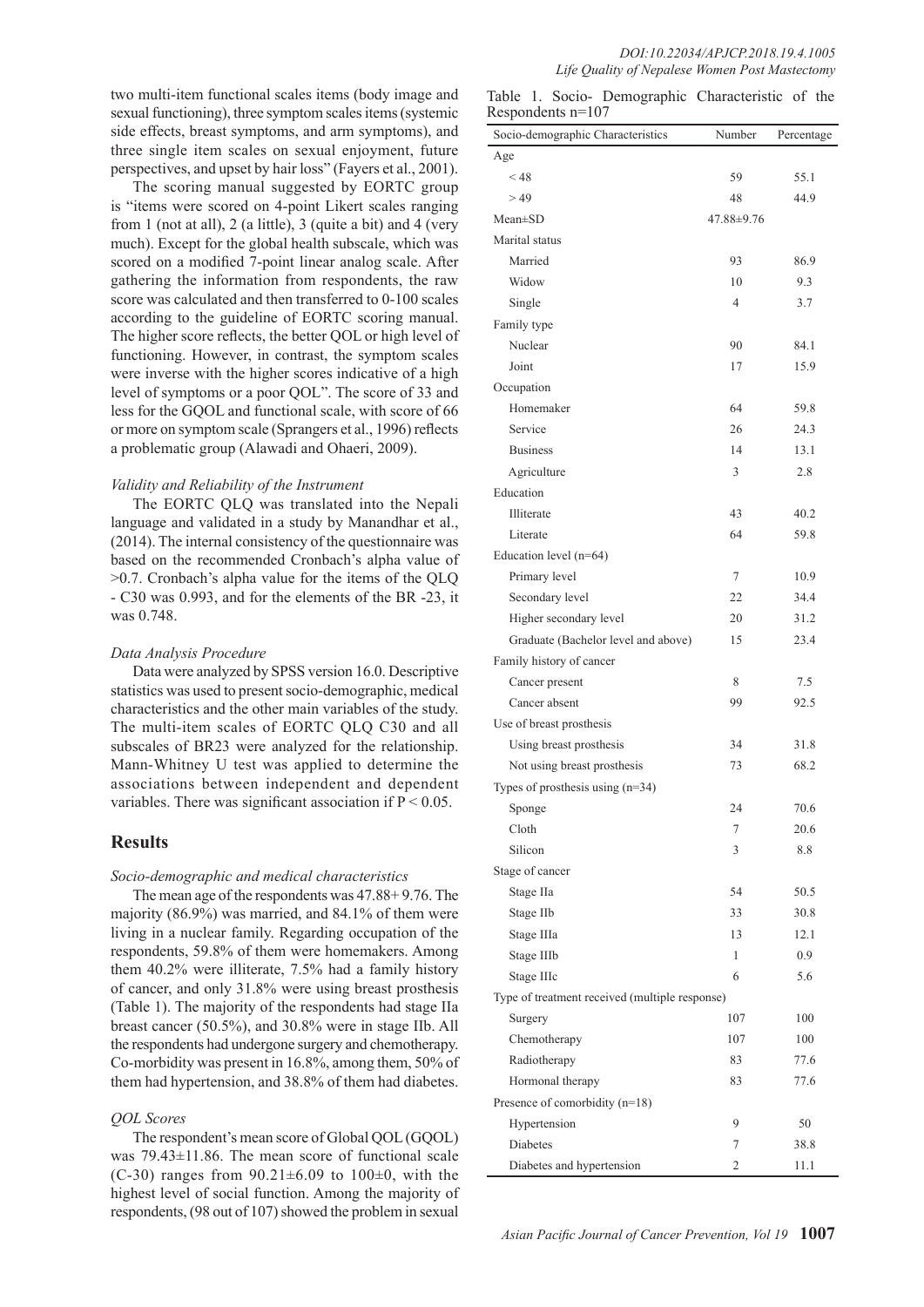| Table 2. Scores of the Respondents on Various Items of QLQ C30 and BR23 Scale |  |  |  |
|-------------------------------------------------------------------------------|--|--|--|
|-------------------------------------------------------------------------------|--|--|--|

| Variables                      | No of items    | N   | Poor $\leq$ 33.3 | Average 33.3-66.6 | Good $>66.6$   | Mean  | <b>SD</b> |
|--------------------------------|----------------|-----|------------------|-------------------|----------------|-------|-----------|
| Global Health Status/OOL       |                |     |                  |                   |                |       |           |
| Global health status/QOL       | 2              | 107 | $\theta$         | $\theta$          | 107            | 79.43 | 11.86     |
| C-30 Functional Scales         |                |     |                  |                   |                |       |           |
| Physical functioning           | 5              | 107 | $\theta$         | $\theta$          | 107            | 90.21 | 6.09      |
| Role functioning               | $\overline{2}$ | 107 | $\theta$         | $\theta$          | 107            | 98.28 | 5.08      |
| Emotional functioning          | 4              | 107 | $\theta$         | $\mathbf{0}$      | 107            | 93.06 | 6.21      |
| Cognitive functioning          | 2              | 107 | $\theta$         | $\Omega$          | 107            | 97.19 | 6.26      |
| Social functioning             | 2              | 107 | $\theta$         | $\theta$          | 107            | 100   | $\theta$  |
| <b>BR-23 Functional Scales</b> |                |     |                  |                   |                |       |           |
| Body image                     | 4              | 107 | $\theta$         | 14                | 93             | 74.62 | 15.35     |
| Sexual functioning             | 2              | 107 | 98               | 9                 | $\theta$       | 2.95  | 9.38      |
| Sexual enjoyment               |                | 12  | $\theta$         | 10                | $\overline{2}$ | 27.77 | 12.97     |
| Future perspective             |                | 107 | $\theta$         | $\theta$          | 107            | 80.36 | 16.48     |

functioning scale. However, performance was beyond average in symptom scales, and the most experienced symptom was appetite loss and upset by hair loss (Table 2 and Table 3).

## *Association between respondent's characteristics and QLQ scale*

The global health status showed significant association with occupation ( $P = 0.033$ ) and use of breast prosthesis ( $P = 0.018$ ). Similarly, physical functioning is statistically significant with the marital status of respondents ( $P = 0.007$ ) and occupation ( $P=0.013$ ). Role functioning was not associated with any of the independent variables. However, emotional functioning had a significant association with age  $(P= 0.000)$ , education level ( $P = 0.008$ ) and co-morbidity ( $P = 0.000$ ), and cognitive functioning had a significant association with educational attainment  $(P=0.002)$ , use of prosthesis  $(P = 0.040)$  and co-morbidity  $(P = 0.041)$ . Among the analyzed scales of BR -23, body image had a significant

association with age ( $P = 0.000$ ), occupation ( $P = 0.003$ ), education ( $P = 0.000$ ), use of prosthesis ( $P = 0.000$ ), and co-morbidity ( $P = 0.000$ ), whereas sexual functioning had a significant association with age (P=0.000) only. Future perspective had a significant association with age ( $P = 0.000$ ), education ( $P = 0.012$ ) and co-morbidity  $(P = 0.000)$ . Similarly systemic therapy side effect had a significant association with age  $(P = 0.000)$ , marital status (P = 0.007), occupation (P = 0.008), education (P  $= 0.001$ ), use of prosthesis (P = 0.014), and co-morbidity (P= 0.033) (Table 4).

## **Discussion**

EORTC C-30 and BR-23 was used to measure the QOL after mastectomy in women. A similar tool was used to assess the QOL of women with breast cancer in Kuwait (Alawadi and Ohaeri, 2009) and Korea (Ahn et al., 2007). They had defined the problematic group at the cut-off level of 33% for the functional scales and 66% for the

Table 3. Scores of the Respondents on Symptoms Scales of QLQ C30 and BR23 Scale

| Variables                     | No of items    | N   | Good $\leq$ 33.3 | Average 33.3 -66.6 | Poor $>66.6$     | Mean  | <b>SD</b> |
|-------------------------------|----------------|-----|------------------|--------------------|------------------|-------|-----------|
| C-30 Symptom Scales           |                |     |                  |                    |                  |       |           |
| Fatigue                       | $\overline{3}$ | 107 | 103              | 4                  | $\boldsymbol{0}$ | 12.37 | 9.32      |
| Nausea/Vomiting               | 2              | 107 | 107              | $\theta$           | $\boldsymbol{0}$ | 0.46  | 2.76      |
| Pain                          | $\overline{2}$ | 107 | 106              |                    | $\mathbf{0}$     | 7.47  | 8.63      |
| Dyspnoea                      |                | 107 | 104              | 3                  | $\boldsymbol{0}$ | 0.93  | 6.2       |
| Insomnia                      | ı              | 107 | 91               | 16                 | $\boldsymbol{0}$ | 4.98  | 11.94     |
| Appetite loss                 |                | 107 | 86               | 21                 | $\mathbf{0}$     | 6.54  | 13.29     |
| Constipation                  |                | 107 | 104              | 3                  | $\boldsymbol{0}$ | 0.93  | 5.52      |
| Diarrhea                      | ı              | 107 | 103              | 4                  | $\theta$         | 1.24  | 6.35      |
| Financial difficulties        |                | 107 | 104              | 3                  | $\mathbf{0}$     | 0.93  | 5.52      |
| BR-23 Symptom Scales          |                |     |                  |                    |                  |       |           |
| Systemic therapy side effects | $\tau$         | 107 | 107              | $\theta$           | $\boldsymbol{0}$ | 7.07  | 5.91      |
| Breast symptoms               | 4              | 107 | 106              |                    | $\mathbf{0}$     | 12.69 | 6.6       |
| Arm symptoms                  | $\overline{3}$ | 107 | 106              |                    | $\boldsymbol{0}$ | 10.87 | 8.1       |
| Upset by hair loss            |                | 50  | 32               | 18                 | $\boldsymbol{0}$ | 12.66 | 17.67     |

**1008** *Asian Pacific Journal of Cancer Prevention, Vol 19*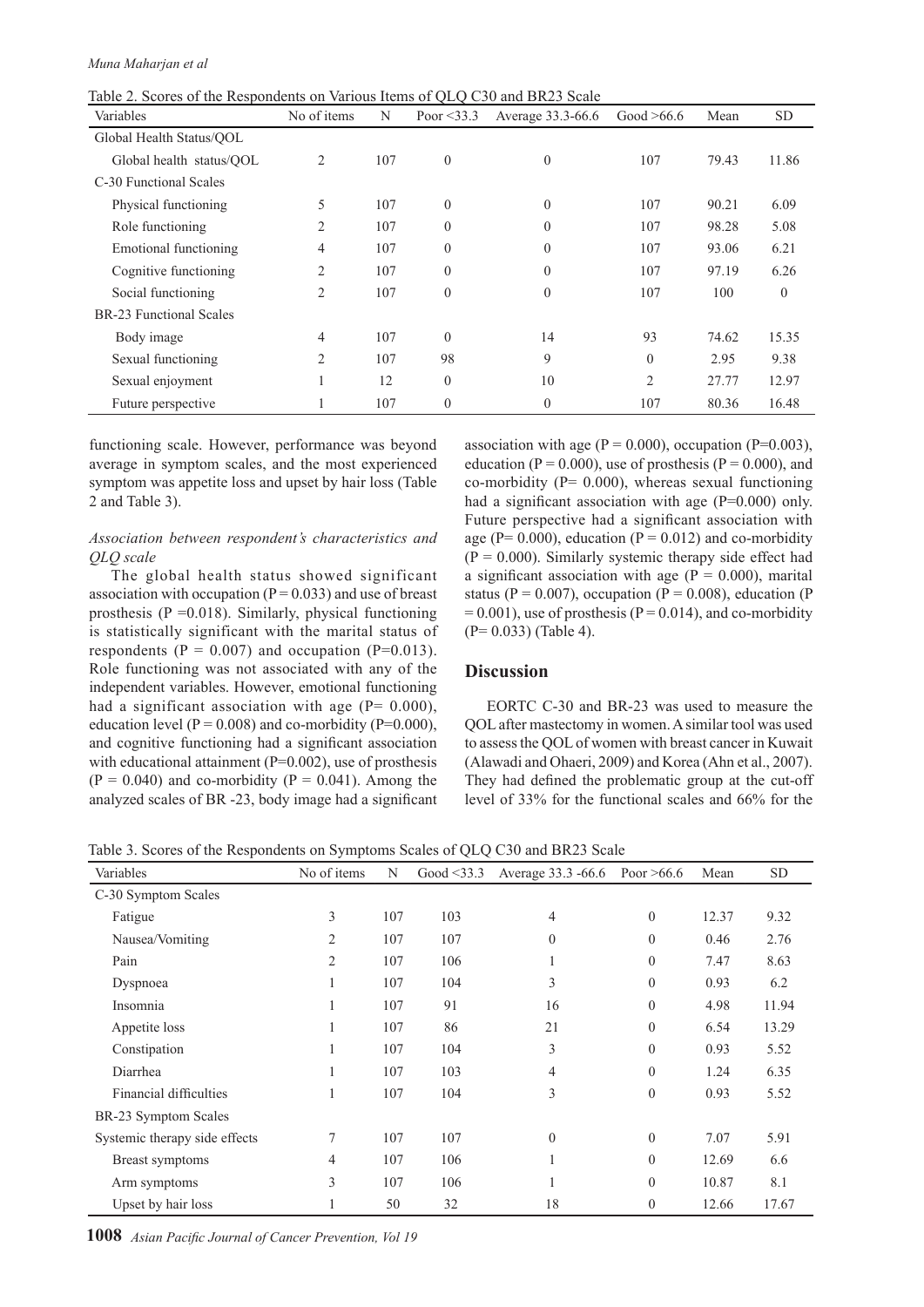

Figure 1. Conceptual Framework of QOL of Women Post Mastectomy Stress and Coping Framework

symptom scales. In the present study, respondents perform better in the functional domain of cancer-specific QOL than in functional domains of breast cancer-specific QOL scales. Unlike in the Kuwait study (Alawadi and Ohaeri, 2009) which reported that patients performed poorly to average in functional and symptom domain of QLQ C-30,

Table 4. Associations between Respondent's Characteristics and QLQ C-30 and BR-23

| Characteristics                   | <b>GHS</b>                 | PF                         | <b>RF</b>            | EF                         | <b>CF</b>              | BI                         | <b>SF</b>        | FU                     | <b>ST</b>                |
|-----------------------------------|----------------------------|----------------------------|----------------------|----------------------------|------------------------|----------------------------|------------------|------------------------|--------------------------|
| Age                               |                            |                            |                      |                            |                        |                            |                  |                        |                          |
| $<$ 48 years                      | 83.33<br>$(83.33 - 66.66)$ | 86.66<br>$(100 - 86.66)$   | 100<br>$(100 - 100)$ | 91.66<br>$(91.66 - 91.66)$ | 100<br>$(100 - 100)$   | 66.66<br>$(75-66.66)$      | $\overline{0}$   | 66.66<br>$(100-66.66)$ | 4.66<br>$(9.66-0)$       |
| $>49$ years                       | 79.16<br>$(83.33 - 66.66)$ | 86.66<br>$(93.33 - 86.66)$ | 100<br>$(100 - 100)$ | 100<br>$(100 - 91.66)$     | 100<br>$(100 - 100)$   | 79.16<br>$(100-66.66)$     | $\overline{0}$   | 100<br>$(100-66.66)$   | 9.66<br>$(14.33 - 4.66)$ |
| †P-value                          | 0.136                      | 0.066                      | 0.207                | $0.000*$                   | 0.182                  | $0.000*$                   | $0.033*$         | $0.000*$               | $0.000*$                 |
| Marital status                    |                            |                            |                      |                            |                        |                            |                  |                        |                          |
| Unmarried                         | 83.33<br>$(95.83 - 83.33)$ | 100<br>$(100 - 94.99)$     | NA                   | 91.66<br>$(97.91 - 85.41)$ | <b>NA</b>              | 62.5<br>$(87.49 - 43.74)$  | <b>NA</b>        | 83.33<br>$(100-66.66)$ | 2.22<br>$(4.66-0)$       |
| Married                           | 83.33<br>$(83.33 - 66.66)$ | 86.66<br>$(93.33 - 86.66)$ | NA                   | 91.66<br>$(100-91.66)$     | NA                     | 66.66<br>$(83.33 - 66.66)$ | NA               | 66.66<br>$(100-66.66)$ | 4.66<br>$(9.66 - 4.66)$  |
| †P-value                          | 0.145                      | $0.007*$                   |                      | 0.604                      |                        | 0.33                       |                  | 0.714                  | $0.007*$                 |
| Occupation                        |                            |                            |                      |                            |                        |                            |                  |                        |                          |
| Homemaker                         | 75<br>$(83.33 - 66.66)$    | 86.66<br>$(86.66 - 86.66)$ | 100<br>$(100-100)$   | 91.66<br>$(100-91.66)$     | 100<br>$(100-100)$     | 75<br>$(100-66.66)$        | $\boldsymbol{0}$ | 66.66<br>$(100-66.66)$ | 9.66<br>$(9.66 - 4.66)$  |
| Service/Busi-<br>ness/Agriculture | 83.33<br>$(91.66 - 66.66)$ | 93.33<br>$(100-86.66)$     | 100<br>$(100-100)$   | 91.66<br>$(91.66 - 91.66)$ | 100<br>$(100-100)$     | 66.66<br>$(75-66.66)$      | $\boldsymbol{0}$ | 66.66<br>$(100-66.66)$ | 4.66<br>$(4.66-0)$       |
| †P-value                          | $0.033*$                   | $0.013*$                   | 0.307                | 0.027                      | 0.241                  | $0.003*$                   | 0.079            | 0.283                  | $0.008*$                 |
| Education                         |                            |                            |                      |                            |                        |                            |                  |                        |                          |
| Illiterate                        | 75<br>$(83.33 - 66.66)$    | 86.66<br>$(93.33 - 86.66)$ | 100<br>$(100-100)$   | 100<br>$(100-91.66)$       | 100<br>$(100-83.33)$   | 75<br>$(100-66.66)$        | $\boldsymbol{0}$ | 100<br>$(100-66.66)$   | 9.66<br>$(14.33 - 4.66)$ |
| Literate                          | 83.33<br>$(83.33 - 66.66)$ | 86.66<br>$(100-86.66)$     | 100<br>$(100-100)$   | 91.66<br>$(91.66 - 91.66)$ | 100<br>$(100-100)$     | 66.66<br>$(75-66.66)$      | $\boldsymbol{0}$ | 66.66<br>$(100-66.66)$ | 4.66<br>$(9.66-0)$       |
| †P-value                          | 0.114                      | 0.066                      | 0.096                | $0.008*$                   | $0.002*$               | $0.000*$                   | 0.158            | $0.012*$               | $0.001*$                 |
| Prosthesis Use                    |                            |                            |                      |                            |                        |                            |                  |                        |                          |
| Using breast<br>prosthesis        | 83.33<br>$(100 - 72.91)$   | 86.66<br>$(93.33 - 86.66)$ | 100<br>$(100-100)$   | 91.66<br>$(91.66 - 91.66)$ | 100<br>$(100-100)$     | 66.66<br>$(75-58.33)$      | $\boldsymbol{0}$ | 66.66<br>$(100-66.66)$ | 4.66<br>$(4.66-0)$       |
| Not using breast<br>prosthesis    | 75<br>$(83.33 - 66.66)$    | 86.66<br>$(96.66 - 86.66)$ | 100<br>$(100-100)$   | 91.66<br>$(100-91.66)$     | 100<br>$(100-100)$     | 75<br>$(100-66.66)$        | $\boldsymbol{0}$ | 66.66<br>$(100-66.66)$ | 9.66<br>$(11.99-4.66)$   |
| †P-value                          | $0.018*$                   | 0.513                      | 0.09                 | 0.095                      | $0.040*$               | $0.000*$                   | 0.05             | 0.095                  | $0.014*$                 |
| Co-morbidity                      |                            |                            |                      |                            |                        |                            |                  |                        |                          |
| Present                           | 83.33<br>$(93.74 - 66.66)$ | 86.66<br>$(93.33 - 86.66)$ | 100<br>$(100-100)$   | 100<br>$(100-100)$         | 100<br>$(100 - 83.33)$ | 100<br>$(100-72.91)$       | $\boldsymbol{0}$ | 100<br>$(100-100)$     | 9.66<br>$(14.33 - 4.66)$ |
| Absent                            | 83.33<br>$(83.33 - 66.66)$ | 86.66<br>$(96.66 - 86.66)$ | 100<br>$(100-100)$   | 91.66<br>$(100-91.66)$     | 100<br>$(100-100)$     | 66.66<br>$(75-66.66)$      | $\boldsymbol{0}$ | 66.66<br>$(100-66.66)$ | 4.66<br>$(9.66 - 2.33)$  |
| †P-value                          | 0.607                      | 0.477                      | 0.33                 | $0.000*$                   | $0.041*$               | $0.000*$                   | 0.541            | $0.000*$               | $0.033*$                 |

Scores presented were median score and parentheses indicate minimum-maximum score; †, Mann-Whitney U test; GHS, global health status; PF, physical functioning; RF, role functioning; EF, emotional functioning; CF, cognitive functioning; BI, body image; SF, sexual functioning; FU, future perspective; ST, systemic therapy side effects; NA, not applicable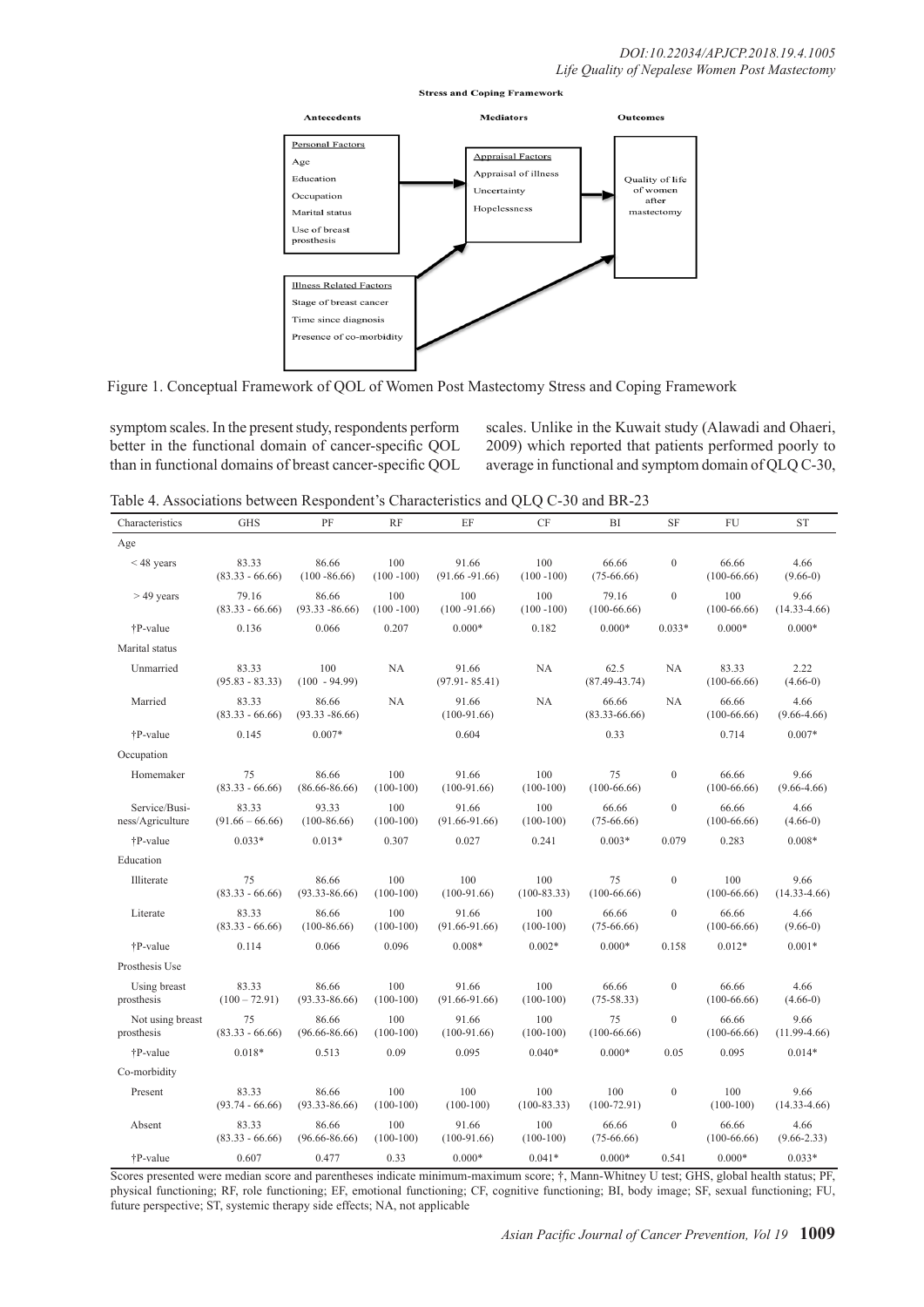#### *Muna Maharjan et al*

in the functional scales of BR-23, the majority of subjects performed healthy functioning. They performed poorest in physical function and had an acceptable level of cognitive and social functioning.

A related study done in Germany (Hartl et al., 2003) reported that mean scores for QOL scales are 67.8, for functional scales (all  $> 60$ ) were above average, and showed a low degree of symptoms in the symptom scales. These study results were nearly similar to the outcome of the present study with the QOL score of  $79.43 \pm 11.86$ and functional scale all >60. A similar study conducted in Nepal (Manandhar et al., 2014) suggested that patients performed much worse on symptoms scales. In contrast, women after mastectomy in the present study had a lower level of symptoms. Perhaps most patients were interviewed at the time of follow-up. Chemotherapy was completed before the interview, and few of them were undergoing radiotherapy. So they might have experienced fewer side effects related to chemotherapy and radiotherapy by the time they were interviewed, and their symptoms would have already subsided or managed.

In the present study, women performed well to poorly on breast cancer-specific functional scales (mean range  $22.39 \pm 80.36$ ) and performed poorly on sexual functioning (90.7% score with a mean of  $22.39 \pm 14.89$ ). Perhaps, women in Nepal do not talk freely and openly about their sexual life so it could be misinterpreted that performance was poor in these domains. Besides, age also played its part as 44.9% of the respondents were in premenopausal or menopausal age so the lack of interest in sex could also be because of age factor than disease or treatment factor. Though, the researcher had tried her best to provide an environment conducive for them to talk about their private life as well without hesitation.

In this present study, the age of respondents shows no association with their overall QOL. However, findings of studies done in Korea (Lee et al., 2011) and Lebanon (Park et al., 2011) revealed that younger age women had overall better QOL and better global health status. One report suggested that older patients showed better functioning than younger persons (Alawadi and Ohaeri, 2009). Women below forty years were more concerned about their body image than above forty years women in the present study, which is similar to the study conducted in Germany (Hartl et al., 2003), this finding is similar to the present study finding.

The finding of this study shows that married women predominate over the single are consistent with the result of other studies conducted in Nepal (Bhattacharya and Adhikary, 2006), India (Pandey et al., 2005), Spain (Moro-Valdezate et al., 2014), Lebanon (Abu-Saad Huijer and Abboud, 2012) and USA (Janz et al., 2005). Unmarried women perform better on physical functioning than those who were married. This result is similar to many studies that concluded with the findings that being single is related to better QOL (Abu-Saad Huijer and Abboud, 2012; Janz et al., 2005; Meneseset al., 2012; Moro-Valdezate et al., 2014).

Women who were involved in service/business have the better overall QOL, physical functioning, and perception about their body image. This result is consistent with a previous a study in Nepal (Manandhar et al., 2014). Some authors accounted that occupation was ascertained to have an association with physical function and overall QOL, (Pandey et al., 2005) while some authors contradicted by stating that there is no significance of occupation being associated with any scales scores (Alawadi and Ohaeri, 2009).

Many studies consistently found better education to be a significant predictor of better QOL (Abu-Saad Huijer and Abboud, 2012; Pandey et al., 2005; Schou, et al., 2005). The outcome of this study also indicates that literate respondents tend to show better cognitive functioning than those less educated. However illiterate respondents perform better on emotional functioning, body image, and future perspective. The probable explanation for this can be that illiteracy might have lead to ignorance. Some authors disagreed any effect of education on QOL (Moro-Valdezate et al., 2014) while some have opposing results, which identified that higher education as a predictor of poorer perception of QOL (Meneses et al., 2012).

In this study, only 31.8% were using different types of breast prosthesis (silicon, sponge, cloth). However in Western countries, up to 90% of women use external breast prosthesis, in China, 60% of patients wear breast prosthesis after mastectomy (Liang and Xu, 2015). Women who were using breast prosthesis reported good global health status, better perception of body image in comparison to those who were not using any breast prosthesis. This result is supported by the study done in China, (Kubonet al., 2012) the findings show that wearing external breast prosthesis increase feeling of being feminine, attractive and a good QOL.

Studies done in Korea, (Ahn et al., 2007) and the USA (Vacek et al., 2003) reported that co-morbidity has an adverse impact on overall QOL. A bibliographic review revealed that any physical and psychological co-morbidity has a negative impact on physical and emotional QOL among patients with breast cancer (Montazeri, 2008).

Similar to the present study that respondent who had a co-morbidity show poor emotional functioning and was found that presence of chronic disease had an association with emotional function, cognitive function, body image and future perspective.

In summary, the profile of scale scores for QLQ-C30 indicated that Nepalese women had good global QOL and functional scores and less symptoms experienced for most scales. This could be because the respondents were interviewed after six months of post mastectomy. A longitudinal study is needed to confirm these findings. For the breast specific scale BR-23, Nepalese women seem to have poor functioning and performed poor on sexual functioning scale. Age is a crucial factor for sexual functioning; the present study enrolled 44.9% aged above 49 years, which is menopause age for Nepalese women (Rajbhandari et al., 2017). In view of this further cohort and comparative studies are recommended. Similarly, women using breast prosthesis had good QOL and better body image perception than non-users. Our general experience is that women post mastectomy do not receive any formal education and counseling on the nature of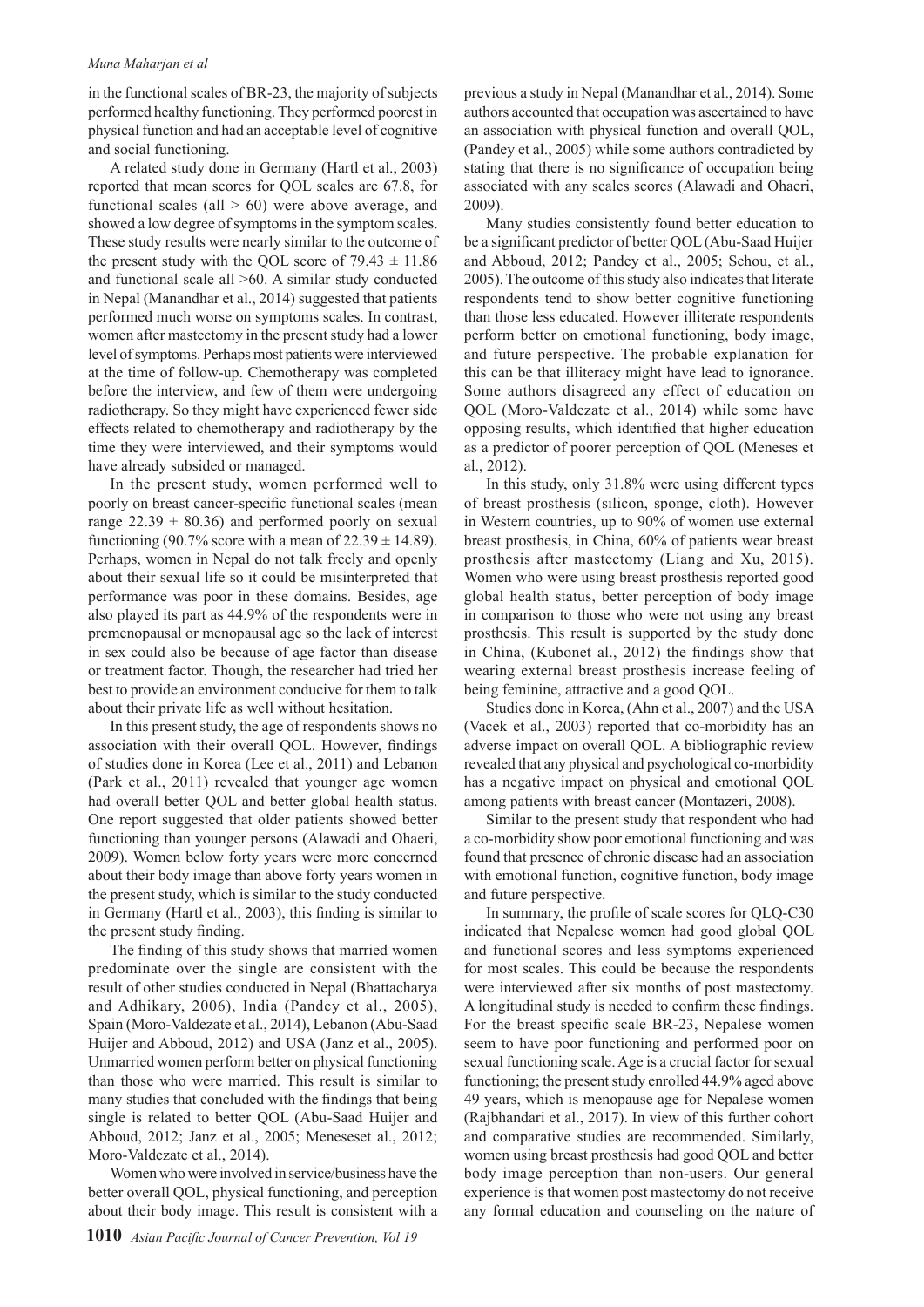illness and rehabilitation. Therefore, the findings of the study suggest that there is a great need of formal education system and counseling is needed immediately after diagnosis of breast cancer and continue during the follow up to improve the quality of life of women post mastectomy.

The present study findings are limited by the cross-sectional study design based on a purposive sampling method with women post mastectomy in BCH. Therefore, the findings of the study could not be generalized to the whole population. In addition, there was a lack of baseline QOL assessment prior to the diagnosis of breast cancer. Further studies should be conducted using larger sample size using random sampling method with comparison of score with follow-up at different point of time, between premenopausal and postmenopausal group as it plays an important role in quality of life of patients with breast cancer.

In conclusion, the QOL post mastectomy in women tends to be good on global health status, functional scale and symptom scales of core cancer scales. However, the respondents showed problems in breast cancer specific QOL scales. Based on the study findings counseling, and a structured educational program is recommended to improve the QOL of women post mastectomy. Health personnel should focus on factors affecting multiple domains to improve the QOL in women post mastectomy.

## *Statement of conflict of interest*

The authors declare that they have no any conflicts of interest to disclose.

## **References**

- Abu-Saad Huijer H, Abboud S (2012). Health-related quality of life among breast cancer patients in Lebanon. *Eur J Oncol Nurs*, **16**, 491–7.
- Ahn SH, Park BW, Noh DY, et al (2007). Health-related quality of life in disease-free survivors of breast cancer with the general population. *Ann Oncol*, **18**, 173–82.
- Alawadi SA, Ohaeri JU (2009). Health related quality of life of Kuwaiti women with breast cancer: a comparative study using the EORTC quality of life questionnaire. *BMC Cancer*, **9**, 222.
- American Cancer Society (2015). Cancer facts and figures 2015. Atlanta: American Cancer Society, http://www.cancer.org/ acs/groups/content/@research/documents/webcontent/ acspc-045101.pdf.
- Bhattacharya S, Adhikary S (2006). Evaluation of risk factors, diagnosis and treatment in carcinoma breast--a retrospective study. *Kathmandu Univ Med J*, **1**, 54-60.
- Bulotiene G, Veseliunas J, Ostapenko V (2007). Quality of life of Lithuanian women with early stage breast cancer. *BMC Public Health*, **7**, 124.
- Chang JT-C, Chen C-J, Lin Y-C, et al (2007). Health-related quality of life and patient satisfaction after treatment for breast cancer in northern Taiwan. *Int J Radiat Oncol Biol Phys*, **69**, 49–53.
- Engel J, Kerr J, Schlesinger-Raab A, et al (2004). Quality of life following breast-conserving therapy or mastectomy: Results of a 5-year prospective study. *Breast J*, **10**, 223–31.
- Ferlay J, Steliarova-Foucher E, Lortet-Tieulent J, et al (2013). Cancer incidence and mortality patterns in Europe: Estimates for 40 countries in 2012. *Eur J Cancer*, **49**, 1374–1403.
- Fayers P, Aaronson NK, Bjordal K, et al (2001). EORTC QLQ-C30 Scoring Manual. EORTC, Brussels, Belgium, pp 5-19.
- Hartl K, Janni W, Kastner R, et al (2003). Impact of medical and demographic factors on long-term quality of life and body image of breast cancer patients. *Ann Oncol*, **14**, 1064–71.
- Janz NK, Mujahid M, Lantz PM, et al (2005). Population-based study of the relationship of treatment and sociodemographics on quality of life for early stage breast cancer. *Qual Life Res*, **14**, 1467–79.
- Jha AK, Hamal PK, Jha J, et al (2010). Pattern of breast cancer in a tertiary care center. *J Nepal Med Assoc*, **49**, 1–5.
- Khan S, Kapoor A, Khan I, Shrestha G, Singh P (2003). Prospective study of pattern of breast diseases at Nepalgunj Medical College (NGMC), Nepal. *Kathmandu Univ Med J*, **1**, 95–100.
- Kissane DW, Clarke DM, Ikin J, et al (1998). Psychological morbidity and quality of life in Australian women with early-stage breast cancer: a cross-sectional survey. *Med J Aust*, **169**, 192–6.
- Kubon TM, McClennen J, Fitch MI, McAndrew A, Anderson J (2012). A mixed-methods cohort study to determine perceived patient benefit in providing custom breast prostheses. *Curr Oncol*, **19**, 43-52.
- Lazarus RS, Folkman S (1984). Stress appraisal and coping. springer publishing Company: Newyork, pp 1-108.
- Liang Y, Xu B (2015). Factors influencing utilization and satisfaction with external breast prosthesis in patients with mastectomy: A systematic review. *Int J Nurs Sci*, **2**, 218–24.
- Manandhar S, Shrestha DS, Taechaboonsermsk P, Siri S, Suparp J (2014). Quality of life among breast cancer patients undergoing treatment in national cancer centers in Nepal. *Asian Pac J Cancer Prev*, **15**, 9753–7.
- Meneses K, Azuero A, Hassey L, McNees P, Pisu M (2012). Does economic burden influence quality of life in breast cancer survivors?. *Gynecol Oncol*, **124**, 437–43.
- Montazeri A (2008). Health-related quality of life in breast cancer patients: a bibliographic review of the literature from 1974 to 2007. *J Exp Clin Cancer Res*, **27**, 32.
- Morasso G, Costantini M, Viterbori P, et al (2001). Predicting mood disorders in breast cancer patients. *Eur J Cancer*, **37**, 216–23.
- Moro-Valdezate D, Buch-Villa E, Peiró S, et al (2014). Factors associated with health-related quality of life in a cohort of Spanish breast cancer patients. *Breast Cancer*, **21**, 442–52.
- National Cancer Institute (2017). Definition of stage IIIB breast cancer - NCI dictionary of cancer terms - National cancer institute. https://www.cancer.gov/publications/dictionaries/ cancer-terms?cdrid=445089 (accessed 10 May 2017).
- Pandey M, Thomas BC, SreeRekha P, et al (2005). Quality of life determinants in women with breast cancer undergoing treatment with curative intent. *World J Surg Oncol*, **3**, 63.
- Park B-W, Lee S, Lee AR, Lee K-H, Hwang SY (2011). Quality of life differences between younger and older breast cancer patients. *J Breast Cancer*, **14**, 112–8.
- Peukmann V, Ekholm O, Rasmussen N, et al (2007). Health-related quality of life in long-term breast cancer survivors: Nationwide survey in Denmark. *Breast Cancer Res Treat*, **104**, 39–46.
- Pradhananga KK, Baral M, Shrestha BM (2009). Multi-hospital cancer registration data in Nepal. *Asian Pacific J Cancer Prev*, **10**, 259–62.
- Rajbhandari S, Subedi RK, Dangal G, et al (2017). Menopausal health status of Nepalese women. *J Nepal Med Assoc*, **56**, 107-11.
- Saleha SB, Shakeel A, Shumaila E, et al (2012). An assessment of quality of life in breast cancer patients using EORTC QLQ

*Asian Pacific Journal of Cancer Prevention, Vol 19* **1011**